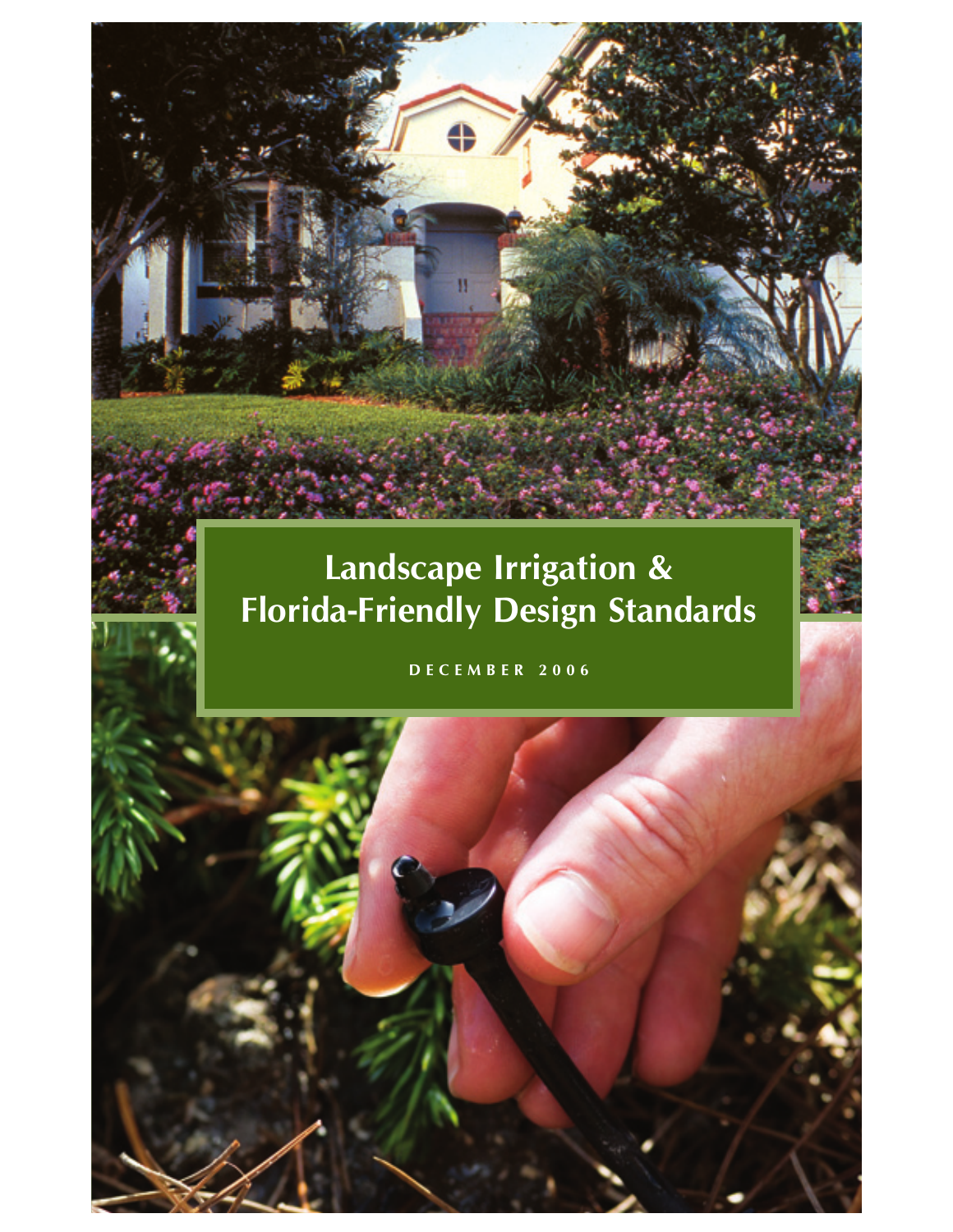## **Committee on Landscape Irrigation and Florida-Friendly Design Standards**

Northwest Florida Water Management District

Southwest Florida Water Management District

St. Johns River Water Management District

South Florida Water Management District

Suwannee River Water Management District

Florida Department of Environmental Protection

Florida Department of Agriculture and Consumer Services

Florida Department of Transportation

Florida Association of Counties

Florida League of Cities

Institute of Food and Agricultural Sciences at the University of Florida

Florida Nursery, Growers and Landscape Association

Florida Chapter of the American Society of Landscape Architects

Florida Irrigation Society

Association of Florida Community Developers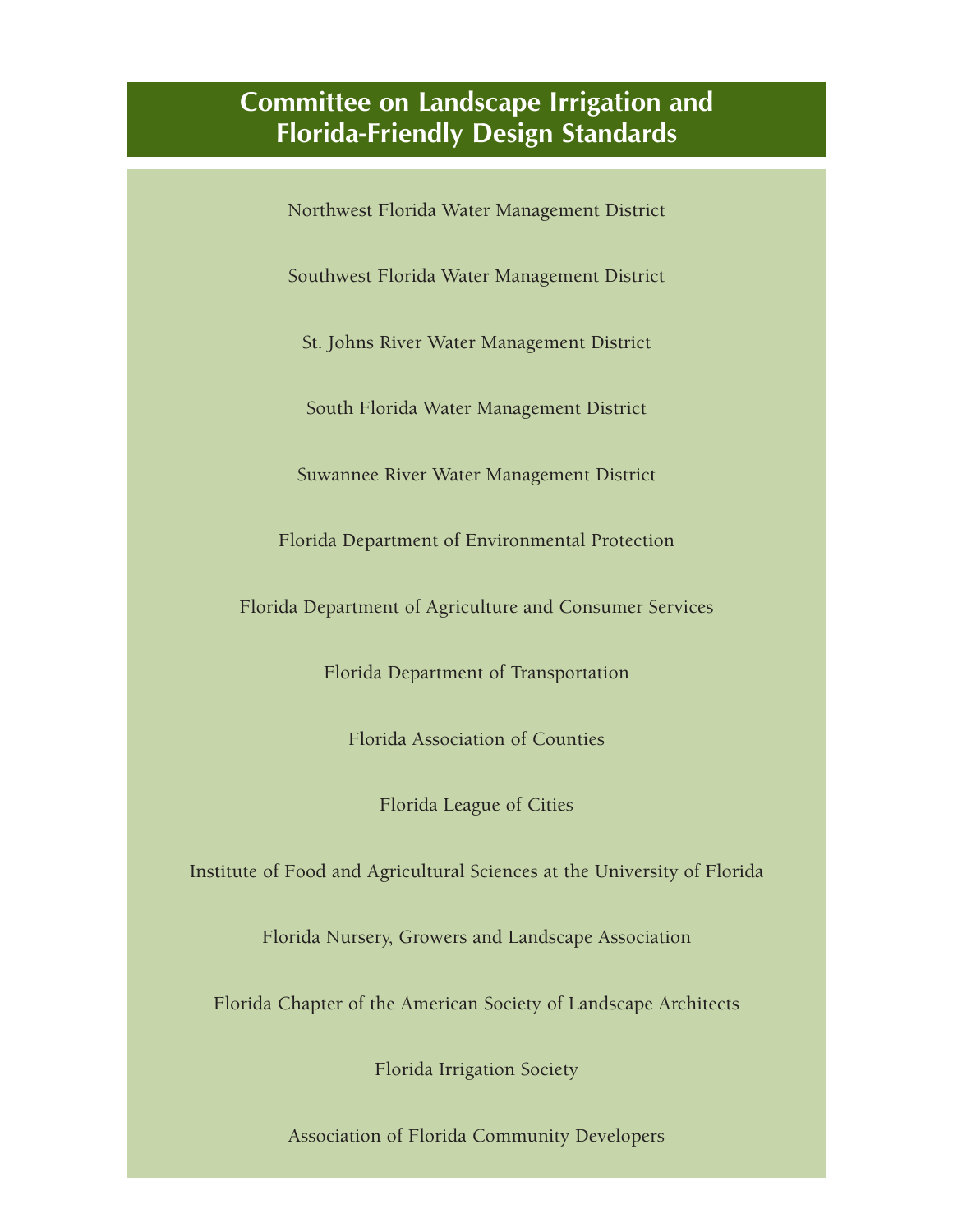## **Overview**

 $\mathcal I$  p to one-half of public water supply in Florida is devoted to landscape  $\mathcal U$  irrigation. Given Florida's limited water resources, in combination with a p to one-half of public water supply in Florida is devoted to landscape<br>irrigation. Given Florida's limited water resources, in combination with a<br>rapidly growing population, wise irrigation practices will play an essentia providing a sustainable water future for our state. Proper landscape design and irrigation system standards can help save significant amounts of water and money, and achieve both attractive landscapes and protection of our natural resources. Section 373.228, Florida Statutes, recognizes these issues, and directs the following entities listed on the opposite page to work together to improve landscape irrigation and design standards.

The Committee on Landscape Irrigation and Florida-Friendly $^1$  Design Standards was formed to carry out the provisions of section 373.228(4), F.S. The Committee recognizes that it builds on the many major efforts previously made to improve landscape and irrigation design in Florida, including:

- Florida Green Industries Best Management Practices for Protection of Water Resources in Florida (June 2002, Florida Department of Environmental Protection).
- Florida Irrigation Society Standards (http://www.fisstate.org/standards.htm).
- Turf and Landscape Best Management Practices (The Irrigation Association, April 2002).
- Guide to Florida Friendly Landscaping (Florida Yards and Neighborhoods Handbook, 3rd Edition, 2006).
- Guidelines for Model Ordinance Language for Protection of Water Quality and Quantity Using Florida Friendly Lawns and Landscapes (Florida Department of Environmental Protection).
- Florida Irrigation Society Standards and Specifications for Turf and Landscape Irrigation Systems (5th Edition, December 1, 2005).

<sup>1</sup> The Legislature directed the Committee's work to be on landscape irrigation and "xeriscape" design. The Committee recommends using the term "Florida-Friendly" over "xeriscape" design. The term "Florida-Friendly" is used in the Florida Water Resources Act as an equivalent to "xeriscape" (section 373.185, F.S.).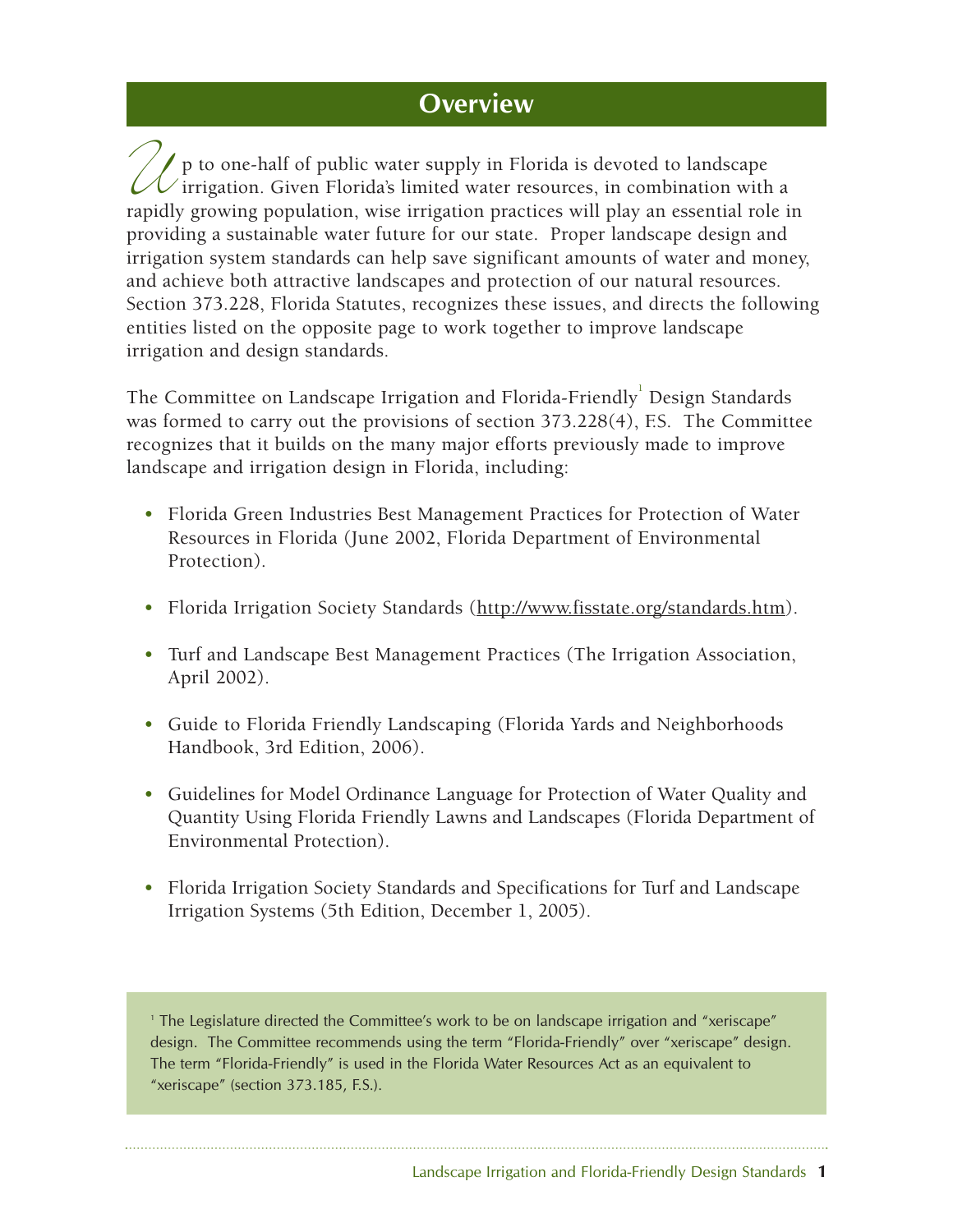These recommendations comply with the Legislative requirement that:

- The landscape and irrigation design standards shall be based on the irrigation code defined in the Florida Building Code, Plumbing Volume, Appendix F.
- Local governments shall use these Standards when developing landscape irrigation and Florida-Friendly ordinances. (Section 373.228(4), F.S.)

The first section of this report comprises the "Standards" developed by consensus by the Landscape Irrigation Committee to be used by local governments when developing landscape irrigation and Florida-Friendly ordinances.

The Committee also makes specific recommendations to agencies and other entities to aid in the implementation of the Standards. The last recommendation addresses the development of scientifically based Guidelines for urban, commercial, and residential landscape irrigation.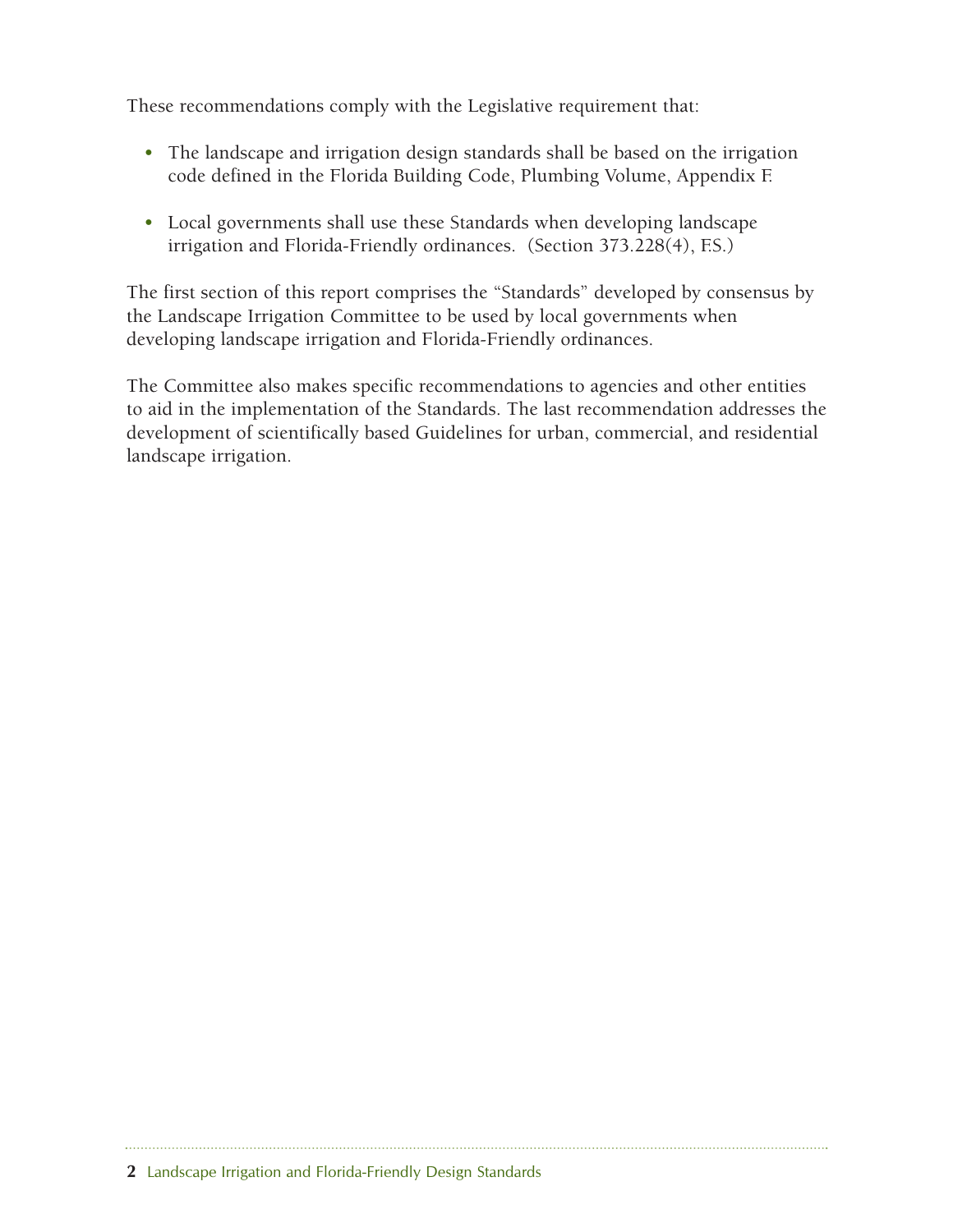## **Definitions**

### Automatic System

An irrigation system which operates following a preset program entered into an automatic controller. (Source: Appendix F of the Plumbing Volume of the Florida Building Code.)

### **Controller**

The timing mechanism and its mounting box. The controller signals the automatic valves to open and close on a pre-set program or based on sensor readings. (Source: Appendix F of the Plumbing Volume.)

### **Emitters**

Devices which are used to control the discharge of irrigation water from lateral pipes. (Source: Modified from Appendix F of the Plumbing Volume.)

## Florida Friendly

Describes practices, materials, or actions that help to preserve Florida's natural resources and protect the environment. (Source: FDEP, Guidelines for Model Ordinance Language for Protection of Water Quality and Quantity Using Florida Friendly Lawns and Landscapes.)

### Head

A sprinkler head that provides above ground or overhead irrigation. Also known in the industry by such terms as rotor, spray head, mist head, and impact sprinkler. Sometimes used interchangeably with and in conjunction with "Sprinkler." (Source: Adapted from Appendix F of the Plumbing Volume.)

## High Water Use Hydrozone

A distinct grouping of plants that require supplemental water on a regular basis throughout the year. (Source: Adapted from FDEP, Guidelines for Model Ordinance Language for Protection of Water Quality and Quantity Using Florida Friendly Lawns and Landscapes.)

#### Hydrozone

A distinct grouping of plants with similar water and irrigation needs and climatic requirements. (Source: Adapted from FDEP, Guidelines for Model Ordinance Language for Protection of Water Quality and Quantity Using Florida Friendly Lawns and Landscapes.)

#### Landscape Irrigation

Application of water to a landscape by artificial means, that is, means other than natural precipitation. (Source: Adapted from Appendix F of the Plumbing Volume.)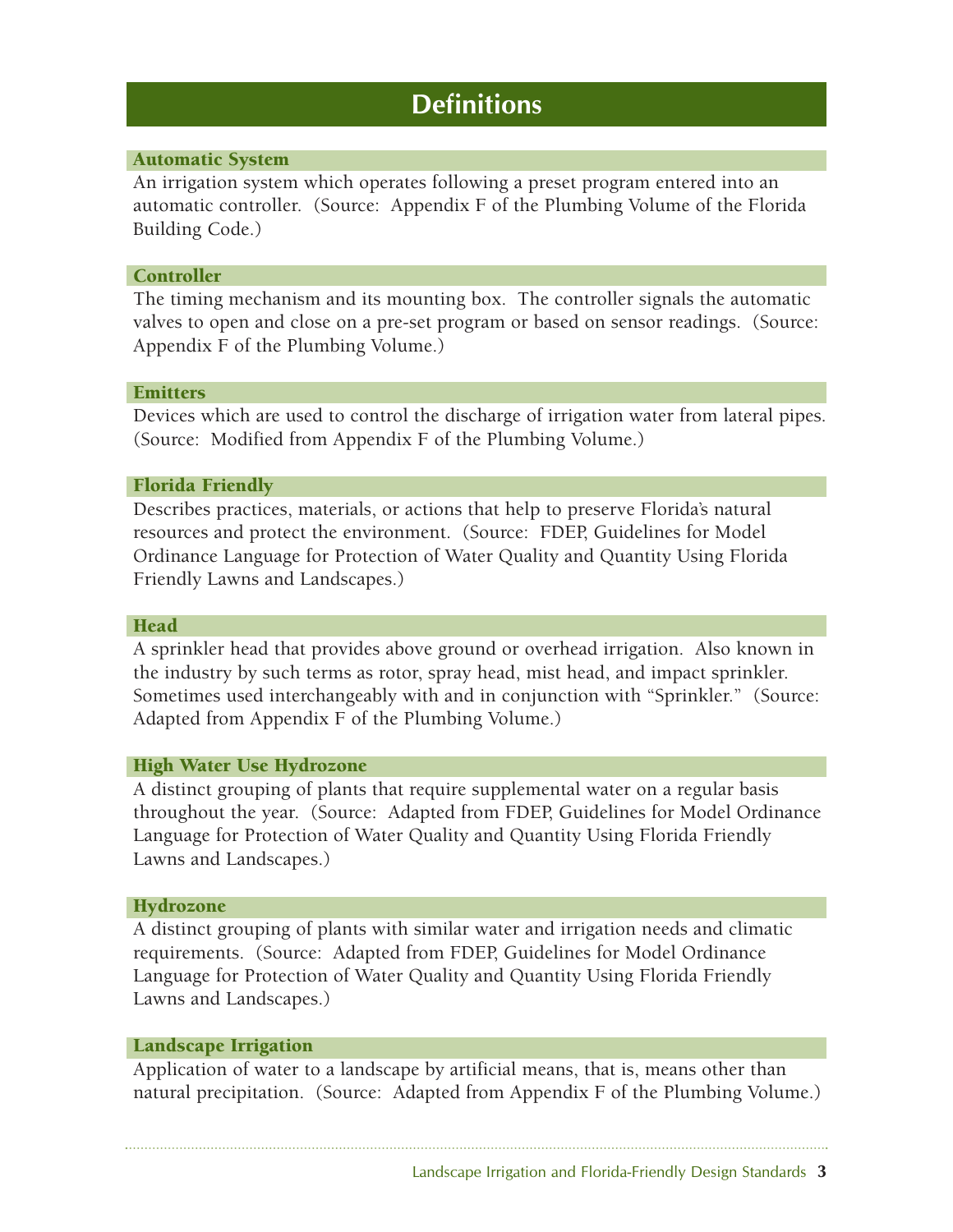#### **Microirrigation**

The application of small quantities of water directly on or below the soil surface, usually as discrete drops, tiny streams, or miniature sprays through emitters placed along the water delivery pipes (laterals). Microirrigation encompasses a number of methods or concepts including drip, subsurface, microbubbler, and microspray irrigation, previously referred to as trickle irrigation, low volume, or low flow irrigation. (Source: Adapted from F.I.S. Standards and Specifications for Turf and Landscape Irrigation Systems and FDEP, Guidelines for Model Ordinance Language for Protection of Water Quality and Quantity Using Florida Friendly Lawns and Landscapes.)

#### Native Vegetation

Any plant species with a geographic distribution indigenous to all, or part, of the State of Florida as identified in: Wunderlin, R. P. 1998. Guide to the Vascular Plants of Florida. University Press of Florida, Gainesville. (Source: FDEP, Guidelines for Model Ordinance Language for Protection of Water Quality and Quantity Using Florida Friendly Lawns and Landscapes.)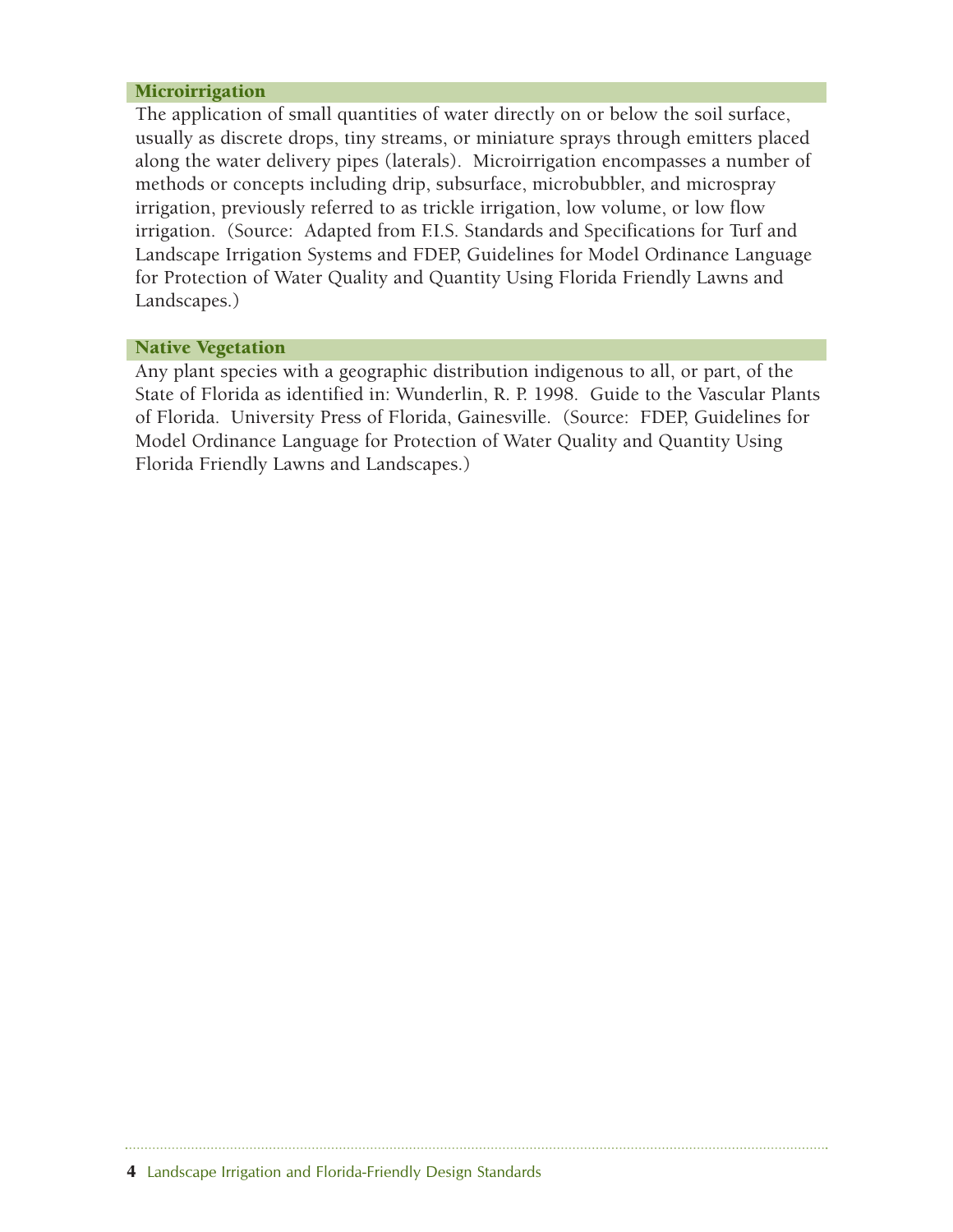## **Standards**

hese landscape and irrigation design Standards shall be used by local governments when developing landscape irrigation and xeriscape (Florida-Friendly) ordinances, pursuant to section 373.228, F.S.

## I. Landscape and Xeriscape (Florida-Friendly) Design Standards

- **A.** Low impact site design practices, such as preserving existing native trees and vegetation, shall be used if feasible. Where established natural vegetation is incorporated into the landscape design, irrigation of those areas shall not be required.
- **B.** The plant palette and irrigation system shall be appropriate for site conditions, taking into account that, in some cases, soil improvement can enhance water use efficiency.
- **C.** Plants shall be grouped together by irrigation demand.
- **D.** The percentage of landscaped area in irrigated high water use hydrozones should be minimized. Local government ordinances shall address the percentage of irrigated landscaped area that may be included in high water use hydrozones. These high water use limits should not apply to landscaped areas requiring large amounts of turf for their primary functions, e.g., ballfields and playgrounds.

## II.Irrigation System Design Standards

- **A.** Irrigation systems shall be designed to meet the needs of the plants in the landscape (not the other way around).
- **B.** When feasible, irrigation systems shall be designed to separately serve turf and non-turf areas.
- **C.** The irrigation system plans and specifications shall identify the materials to be used and the construction methods.
- **D.** The design shall consider soil, slope, and other site characteristics in order to minimize water waste, including overspray, the watering of impervious surfaces and other non-vegetated areas, and off-site runoff.
- **E.** The system shall be designed to minimize free flow conditions in case of damage or other mechanical failure.
- **F.** The system shall be designed to use the lowest quality water feasible.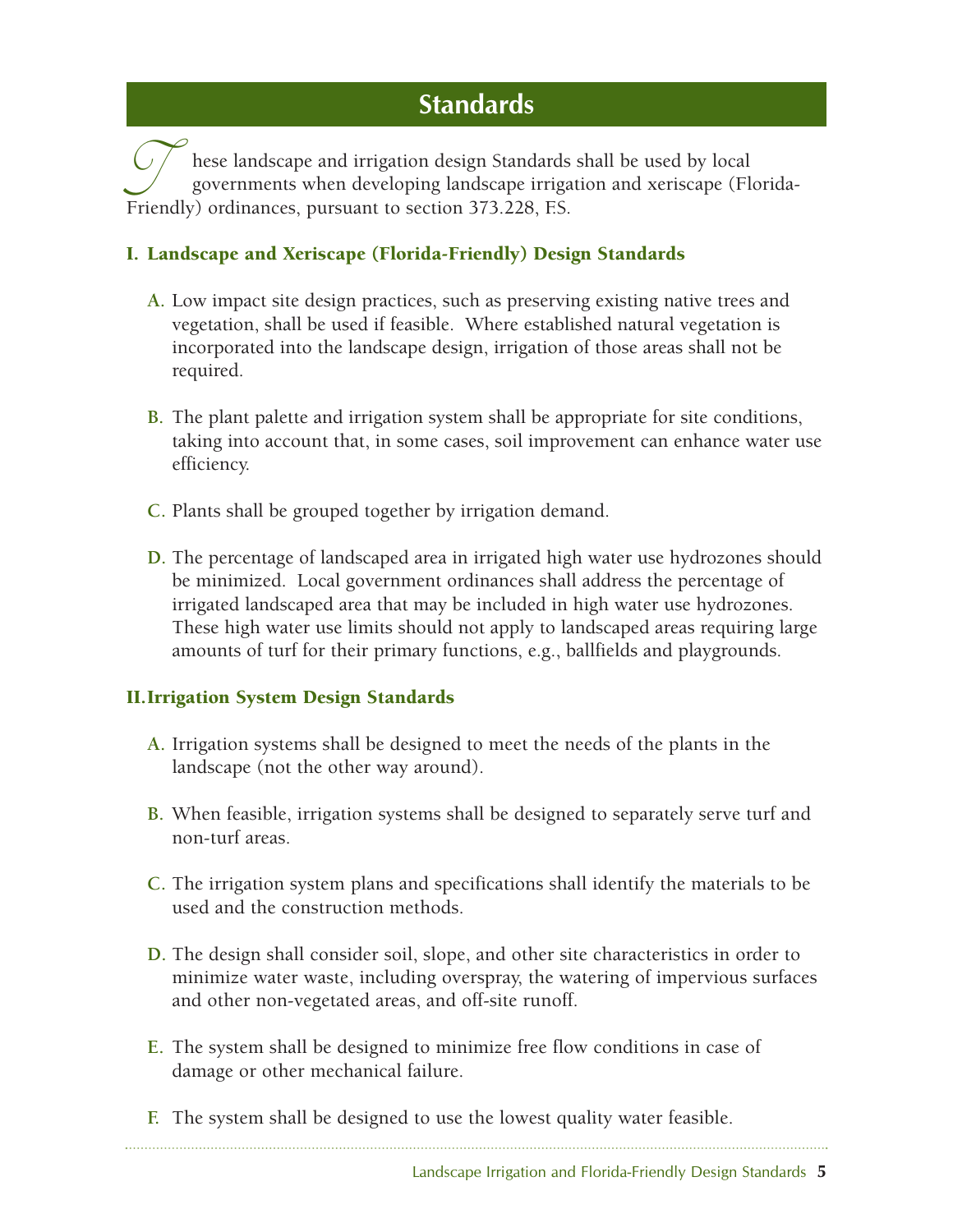- **G.** Rain switches or other devices, such as soil moisture sensors, to prevent unnecessary irrigation, shall be incorporated. (Section 373.62, F.S.)
- **H.** A recommended seasonal operating schedule and average precipitation rates for each irrigation zone for both establishment and maintenance conditions shall be provided.
- **I.** Control systems shall provide the following minimum capabilities:
	- 1) Ability to be programmed in minutes, by day of week, season, and time of day,
	- 2) Ability to accommodate multiple start times and programs,
	- 3) Automatic shut off after adequate rainfall,
	- 4) Ability to maintain time during power outages for a minimum of three days, and
	- 5) Operational flexibility to meet applicable year-round water conservation requirements and temporary water shortage restrictions.
- **J.** Recommended maintenance activities and schedules shall be included.
- **K.** Precipitation rates for sprinklers and all other emitters in the same zone shall be matched, except that microirrigation emitters may be specified to meet the requirements of individual plants.
- **L.** Irrigation systems shall be designed to maximize uniformity, considering factors such as:
	- 1) Emitter types,
	- 2) Head spacing,
	- 3) Sprinkler pattern, and
	- 4) Water pressure at the emitter.
- **M.**Irrigation systems with main lines larger than two inches or designed to supply more than seventy gallons per minute shall incorporate a means to measure irrigation water use, at a minimum of ninety-five percent accuracy across the flow range.
- **N.** Irrigation system plans and specifications shall require the system installer to conduct final testing and adjustments to achieve design specifications prior to completion of the system and acceptance by the owner or owner's representative.
- **O.** Irrigation system plans and specifications shall require that the installer provide property owners and users with post-construction documentation, including asconstructed drawings, recommended maintenance activities and schedules, operational schedule, design precipitation rates, instructions on adjusting the system to apply less water after the landscape is established, maintenance schedule, water source, water shut-off method, and the manufacturer's operational guide for their irrigation controller. To the extent feasible, similar information should be made available for subsequent property transfers.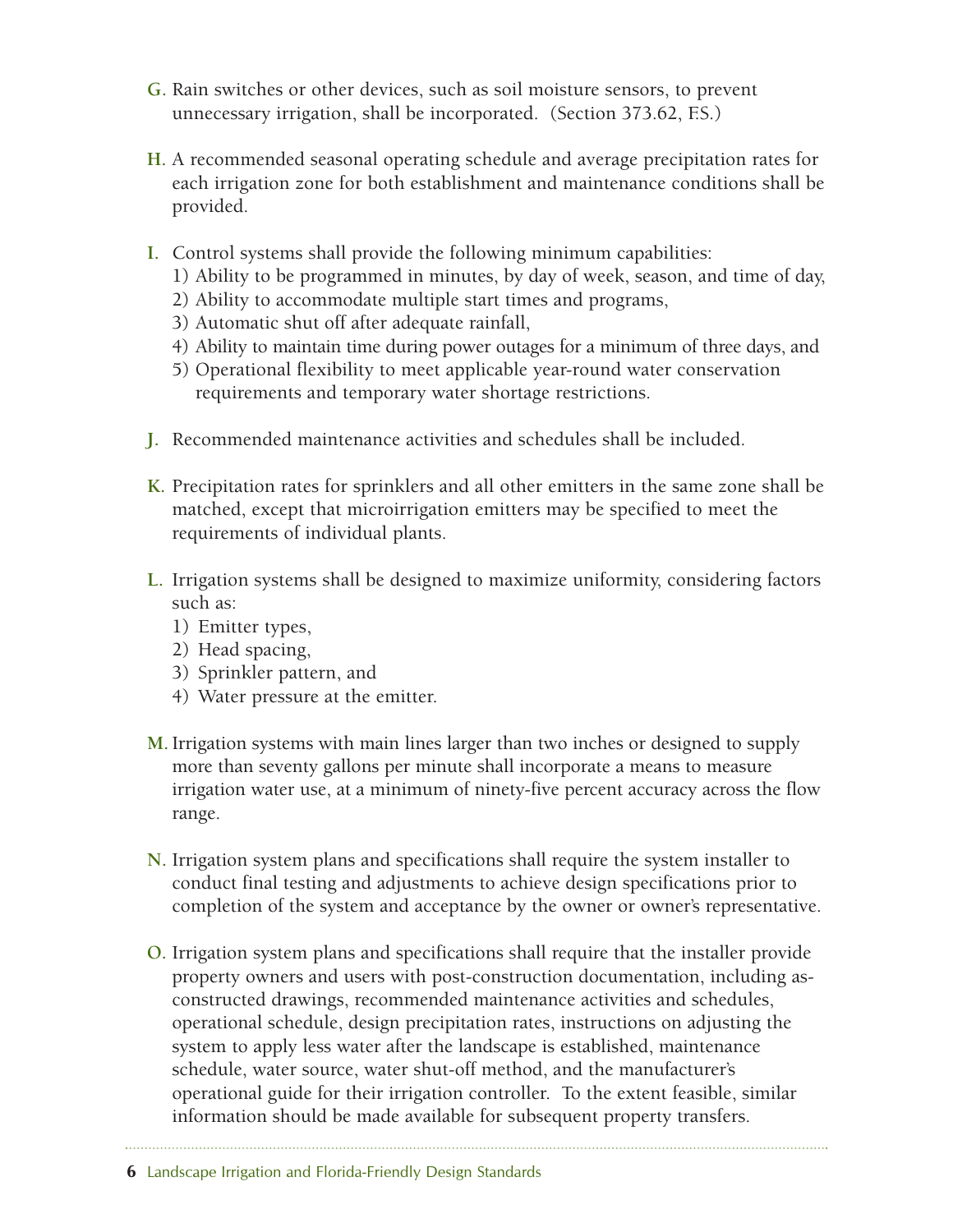## **Recommendations**

## **Recommendation 1: For Local Governments**

When developing landscape irrigation and Florida-Friendly landscape ordinances (section 373.228(4), F.S.), local governments shall use the Standards and should also consider the additional issues discussed below.

The Standards are intended to be used by local governments. Even when following the Standards, local governments retain substantial flexibility in implementation. A local government developing such ordinances should address important issues such as:

- Threshold of "new" construction. The Standards should apply to all new construction, as well as modifications that are significant enough that the most current standards should apply. Local governments must decide on the type of change for which these Standards would become applicable, such as:
	- ◆ Dollar amount of expenditure for construction or modification of irrigation system.
	- ◆ Installation or substantial modification (percentage change) of an automatic irrigation system.
	- ◆ Change in irrigated landscape.
	- ◆ Percent change in amount of water applied.
	- ◆ Percentage change in emitters.
- Nature of the local permitting program, including staffing levels, staff training, fee structure, review process, etc.
- Desirability of local requirements for certification or licensure of irrigation and landscaping contractors and installers.
- Compliance mechanisms, such as plan review, inspections, compliance reviews, or certification that the system was installed as designed, before issuance of a Certificate of Occupancy.
- Mechanisms to ensure that homeowners receive effective and user-friendly guidance on the operation of their automatic irrigation system.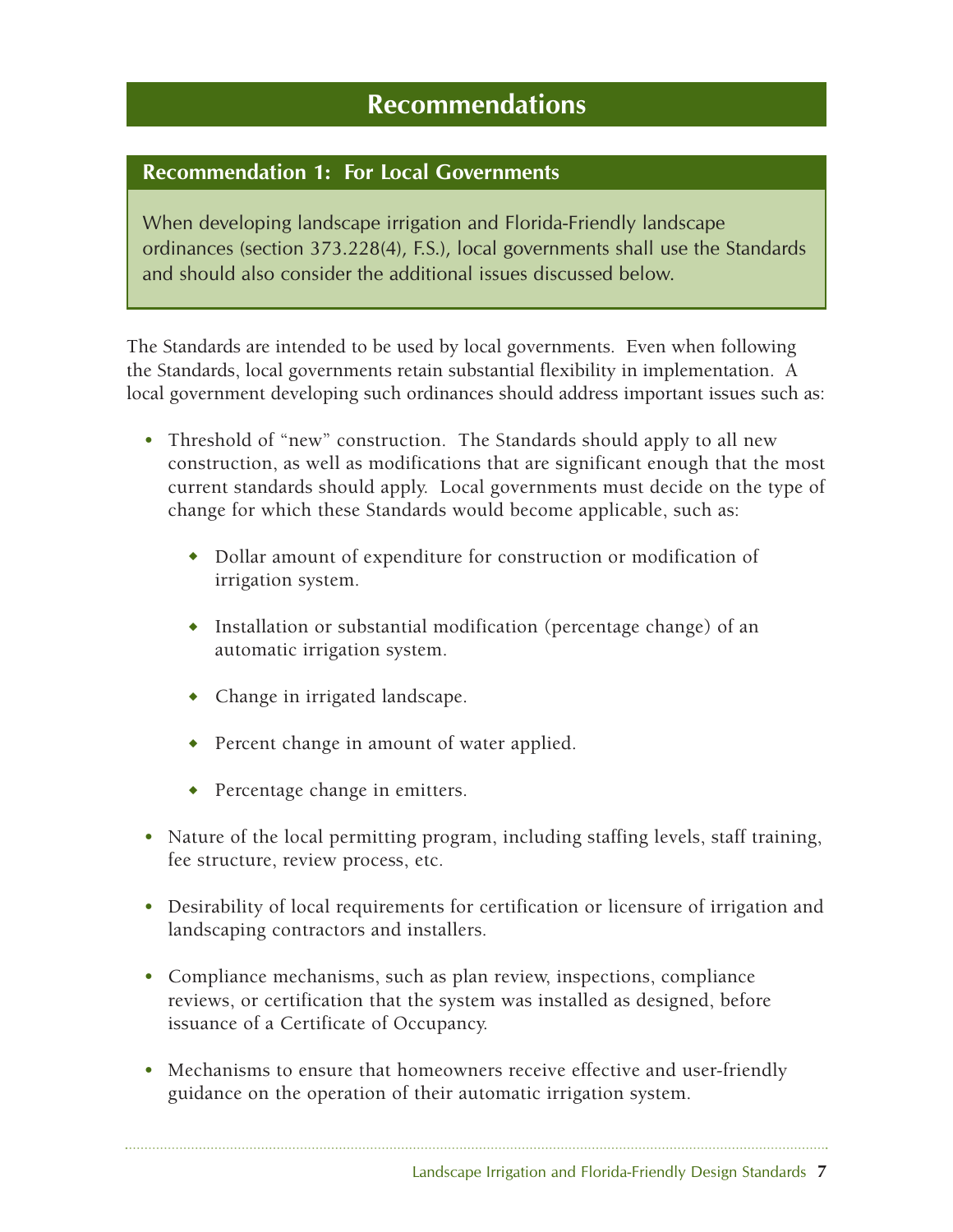- Coordinating the design and efficiency of individual homeowner irrigation systems with sources of supply that serve more than one home.
- Local education programs to promote efficient landscape irrigation. Local governments are also encouraged to promote the distribution of educational materials, such as those from the Florida Yards and Neighborhoods Program.
- Percentage of total landscaped area that may be included in high water use hydrozones. These high water use limits should not apply to landscaped areas requiring large amounts of turf for their primary functions, e.g., ballfields and playgrounds.

Carefully considering these issues and designing a program that meets local needs will help ensure the effectiveness of any landscape or Florida-Friendly ordinance.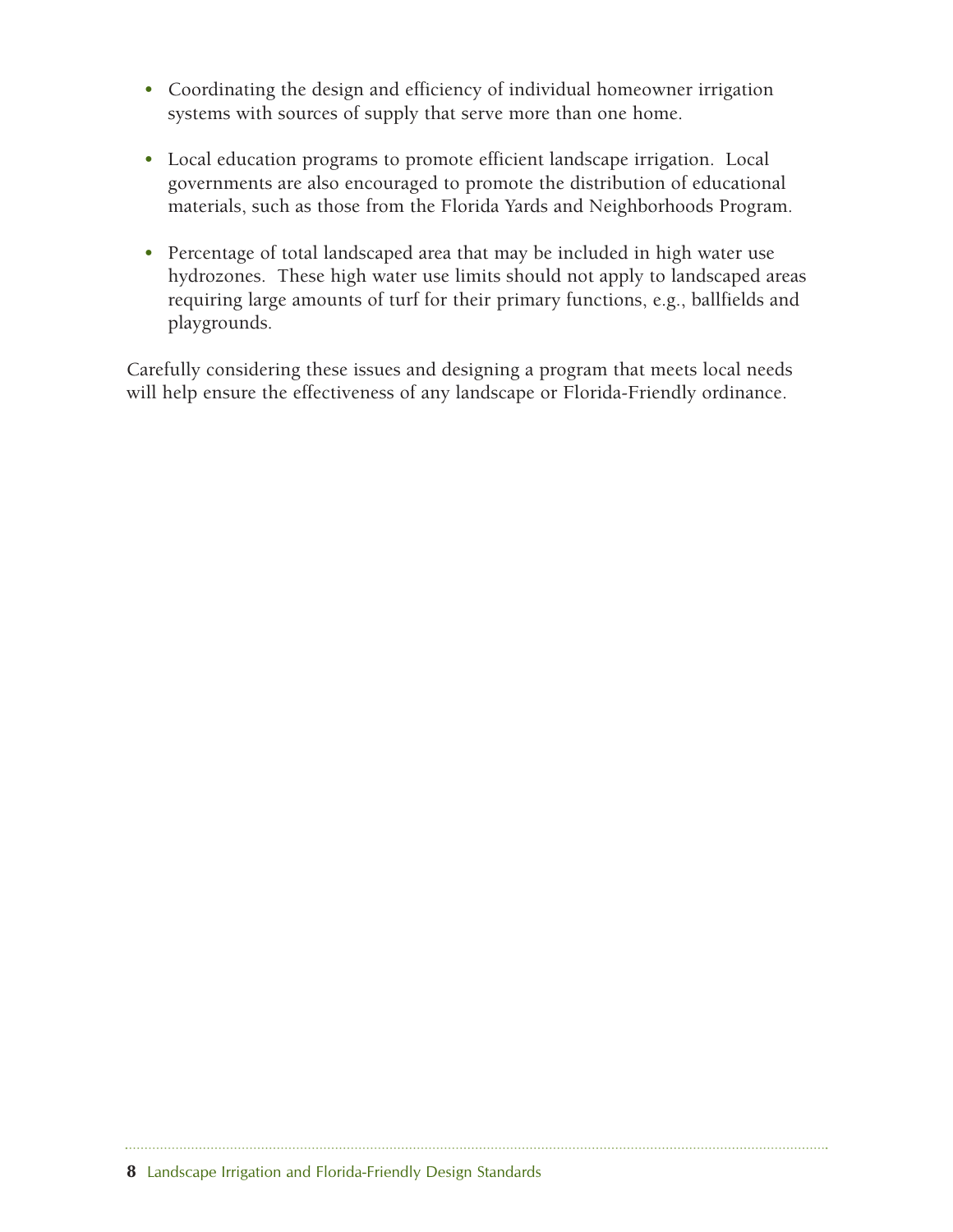## **Recommendation 2: For the Florida Department of Community Affairs**

The Department of Community Affairs should consider the Standards in assisting in the local government comprehensive planning process.

Effective use by local governments of the Standards can affect future demand for water. In 2005, the Florida Legislature made significant changes to Chapters 163 and 373, F.S., to strengthen the link between land use and water supply planning. The legislative changes encourage cooperation in the development of alternative water supplies and reemphasize the need for conservation and reuse. The changes help to ensure that the local government's future land use plan (future land use element and future land use map) is based upon the availability of adequate water supplies, and the inclusion of selected alternative water supply projects in the local comprehensive plan.

Local governments must now consult with the applicable water supplier when issuing a building permit to ensure that an adequate water supply will be available to serve the development no later than the anticipated date of issuance by a local government of a certificate of occupancy. In addition, the 2005 Growth Management laws (Senate Bills 360 and 444) require that local governments adequately plan for future water needs by requiring close coordination between water management districts' regional water supply plans and the potable water element of local government comprehensive plans. Local plans must include a work plan for building public, private and regional water supply facilities to meet projected needs and must identify alternative water supply projects, including conservation and reuse, necessary to meet the water needs identified within the local government's jurisdiction.

In addition, the comprehensive plan Evaluation and Appraisal Report must address the extent to which the local government has implemented the work plan for building public, private and regional water supply facilities, including the development of alternative water supplies. The report must also include a determination as to whether the identified alternative water supply projects, traditional water supply projects, and the conservation and reuse programs have met local water use needs.

The Department of Community Affairs can use the Standards in at least three different ways:

**1. Promoting awareness of the Standards among Department staff and local government partners.** This would help implement the Standards on a voluntary basis as local governments understand better which actions can effectively promote water use efficiency and natural resource protection.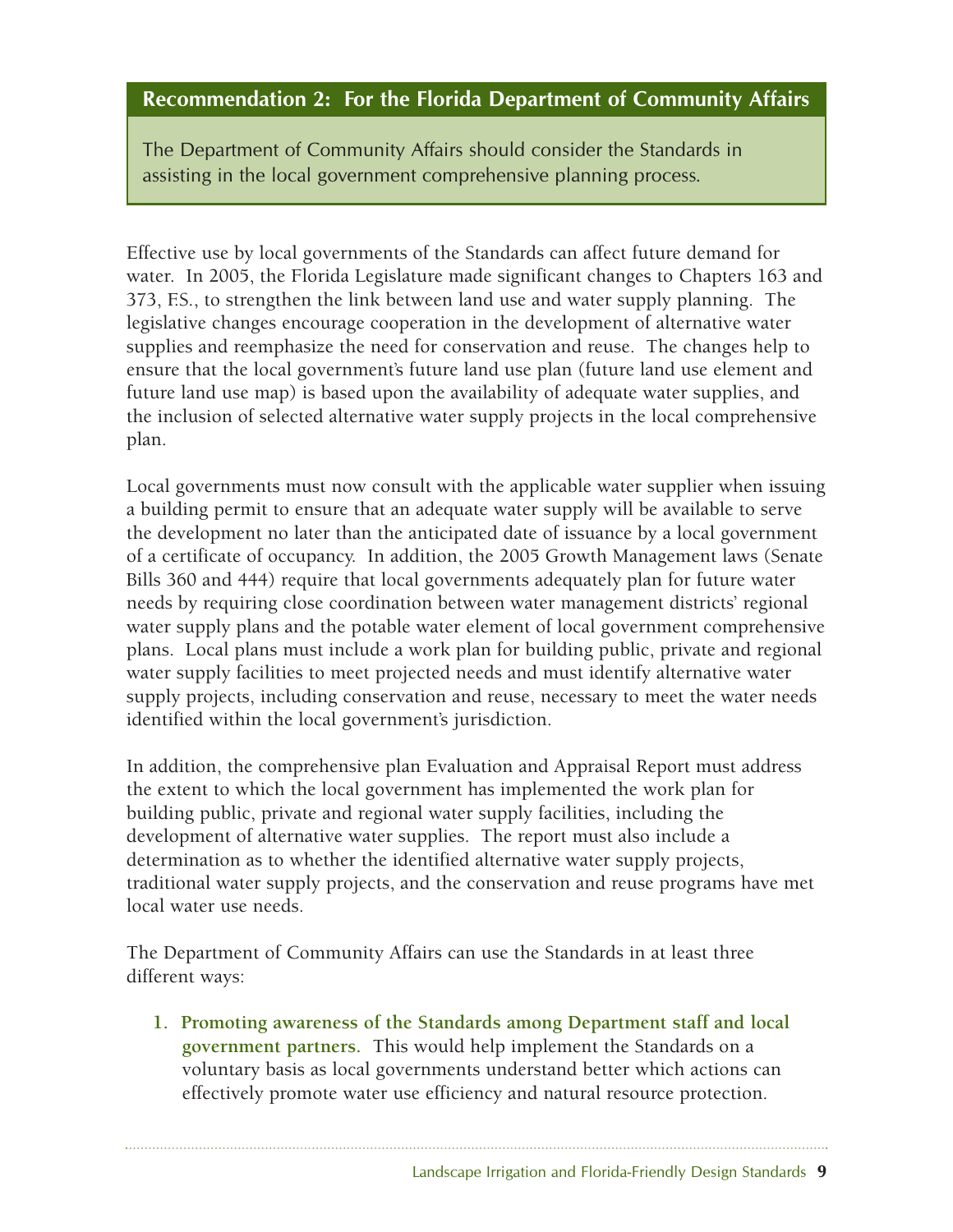- **2. Using the Standards in the Evaluation and Appraisal Report process.** The Department of Community Affairs, with input from the Department of Environmental Protection or the applicable water management district, a Regional Planning Council, or a local government, should identify the need for water conservation and water resource protection in the planning process. Once this issue has been identified in the Evaluation and Appraisal Report process, the Standards could serve as a technical assistance tool for local governments as they address the issue.
- **3. Using the Standards in reviewing amendments to local government comprehensive plans.** When reviewing draft proposals to amend a plan, the Department of Community Affairs, with input from the Department of Environmental Protection or the applicable water management district, could use the Standards to help determine if the amendments address satisfactorily the need to promote water use efficiency and natural resource protection. For example, if a local government is proposing to adopt an ordinance to promote irrigation efficiency, or Florida-Friendly landscape design, the Standards can be used by the Department of Community Affairs as a starting point for items that should be considered during the ordinance development process. (See also Recommendation 1 for Local Governments on related decisions a local government must make when adopting such ordinances.)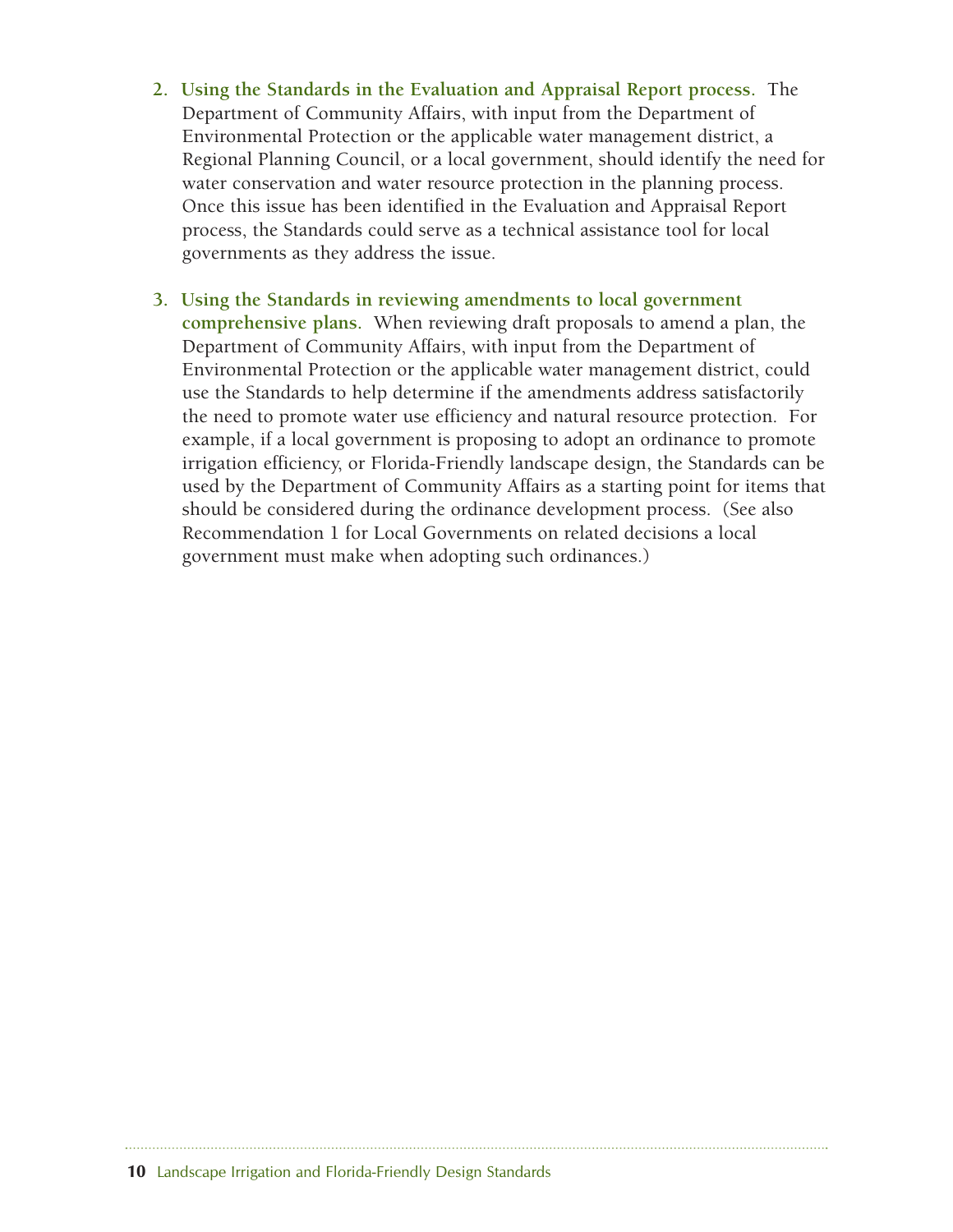## **Recommendation 3: For the Water Management Districts**

The five Water Management Districts should consider these recommendations in reviewing water use permit applications for public water supply to determine if efficient use of water is being proposed (section 373.223, F.S.).

Under Florida water law, the water management districts can issue a water use permit only if the proposed withdrawal is a "reasonable-beneficial use" which means "in such quantity as is necessary for economic and efficient utilization for a purpose and in a manner which is both reasonable and consistent with the public interest" (sections  $373.019(16)$  and  $373.223(1)$ , F.S.). The water management districts already review proposed withdrawals for public water supply in regard to promoting efficient irrigation.

In the future, the water management districts, in determining if a water use applicant proposes to use water efficiently, should consider if a public water supplier has adopted local ordinances that are consistent with the Standards. (This permitting function of the water management districts is in addition to their role in assisting the Department of Community Affairs in the comprehensive plan reviews described in the previous recommendation.)

## **Recommendation 4: For the Conserve Florida Program**

The water conservation Guide for public water supply required by section 373.227, F.S., should be revised appropriately to reflect the standards developed by the Committee.

The Conserve Florida water conservation program for public water supply has developed an on-line water conservation planning and reporting Guide for local utilities to use in developing water conservation programs. The Clearinghouse and Guide (housed at the University of Florida) already address the development of local landscape and irrigation ordinances and programs but should be updated to consider the Standards in this report. (Section 373.227, F.S.)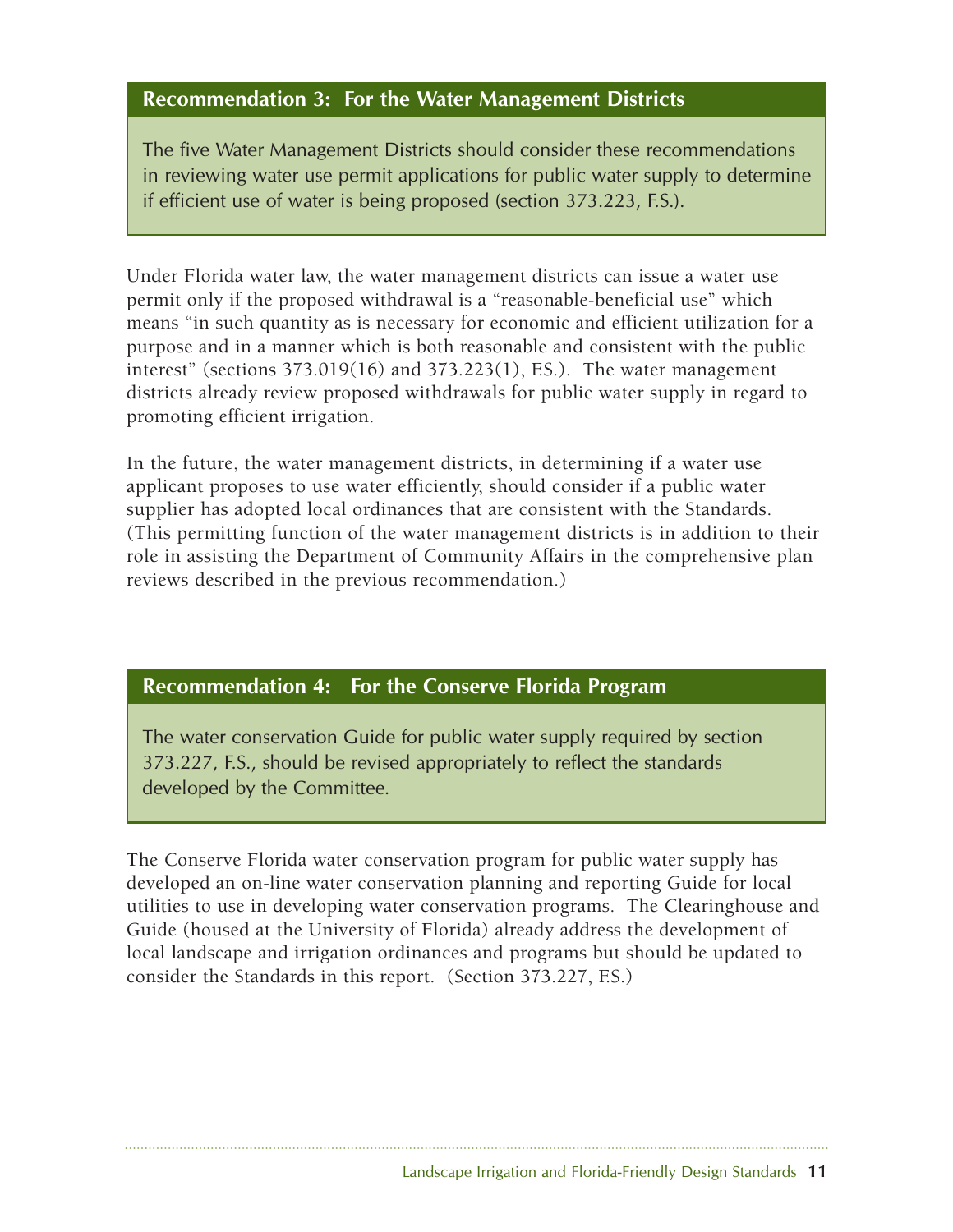**Recommendation 5: For developing scientifically based model guidelines for urban, commercial, and residential landscape irrigation**

The Committee members should continue to work to develop and improve the scientifically based guidelines.

Much progress in developing scientifically based guidelines has already been made, including work already underway on the irrigation needs of turf and shrubs. Florida Yards and Neighborhoods, the Green Industries BMPs, Model Ordinances prepared by water management districts, and other documents, are other examples of this effort.

More attention should be focused on developing and publishing usable summaries of the research in a format accessible to local governments. This will require multiparty collaboration, as well as some additional research. The water management districts, DEP, and others should collaborate to identify areas of needed research, which should address both the "plant side" and the "pipe side" of irrigation. Some of the high priority future research topics identified include:

- Irrigation needs of landscape plants and turf.
- Improvement in technology for functional and inexpensive soil moisture sensors.
- Improvements in mobile irrigation labs.
- Development of telemetry and evapotranspiration-based control of irrigation.
- Breeding of water-efficient landscape plants and turf.

One possible forum for developing the research agenda is the new Conserve Florida Clearinghouse, which includes that function among its purposes.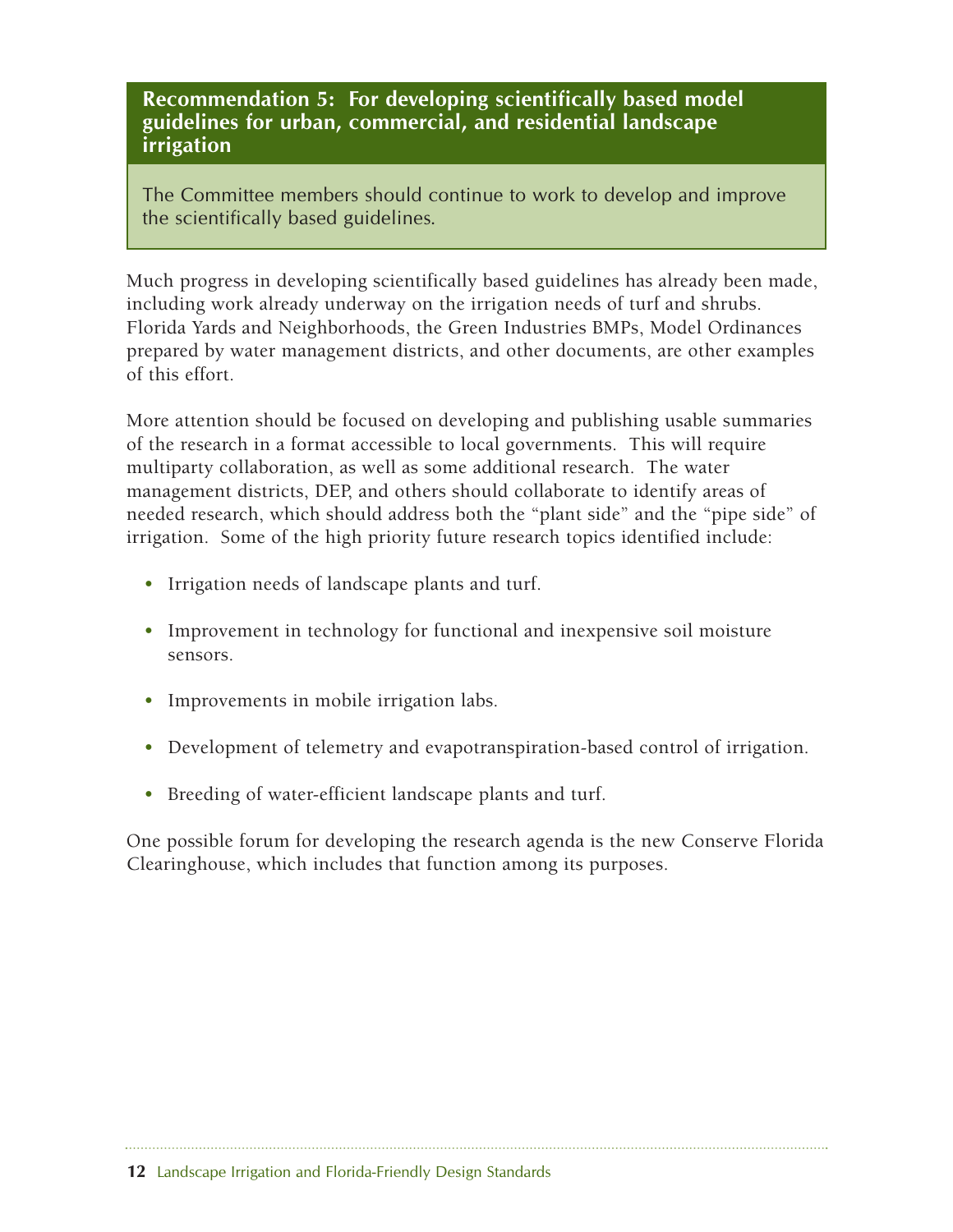Section 373.228, F.S. Landscape Irrigation Design.

- (1) The Legislature finds that multiple areas throughout the state have been identified by water management districts as water resource caution areas, which indicates that in the near future water demand in those areas will exceed the current available water supply and that conservation is one of the mechanisms by which future water demand will be met.
- (2) The Legislature finds that landscape irrigation comprises a significant portion of water use and that the current typical landscape irrigation system and xeriscape designs offer significant potential water conservation benefits.
- (3) It is the intent of the Legislature to improve landscape irrigation water use efficiency by ensuring that landscape irrigation systems meet or exceed minimum design criteria.
- (4) The water management districts shall work with the Florida Nurserymen and Growers Association, the Florida Chapter of the American Society of Landscape Architects, the Florida Irrigation Society, the Department of Agriculture and Consumer Services, the Institute of Food and Agricultural Sciences, the Department of Environmental Protection, the Department of Transportation, the Florida League of Cities, the Florida Association of Counties, and the Florida Association of Community Developers to develop landscape irrigation and xeriscape design standards for new construction which incorporate a landscape irrigation system and develop scientifically based model guidelines for urban, commercial, and residential landscape irrigation, including drip irrigation, for plants, trees, sod, and other landscaping. The landscape and irrigation design standards shall be based on the irrigation code defined in the Florida Building Code, Plumbing Volume, Appendix F. Local governments shall use the Standards when developing landscape irrigation and xeriscape ordinances. Every 5 years, the agencies and entities specified in this subsection shall review the Standards to determine whether new research findings require a change or modification of the Standards.

History.—s. 6, ch. 2004-381.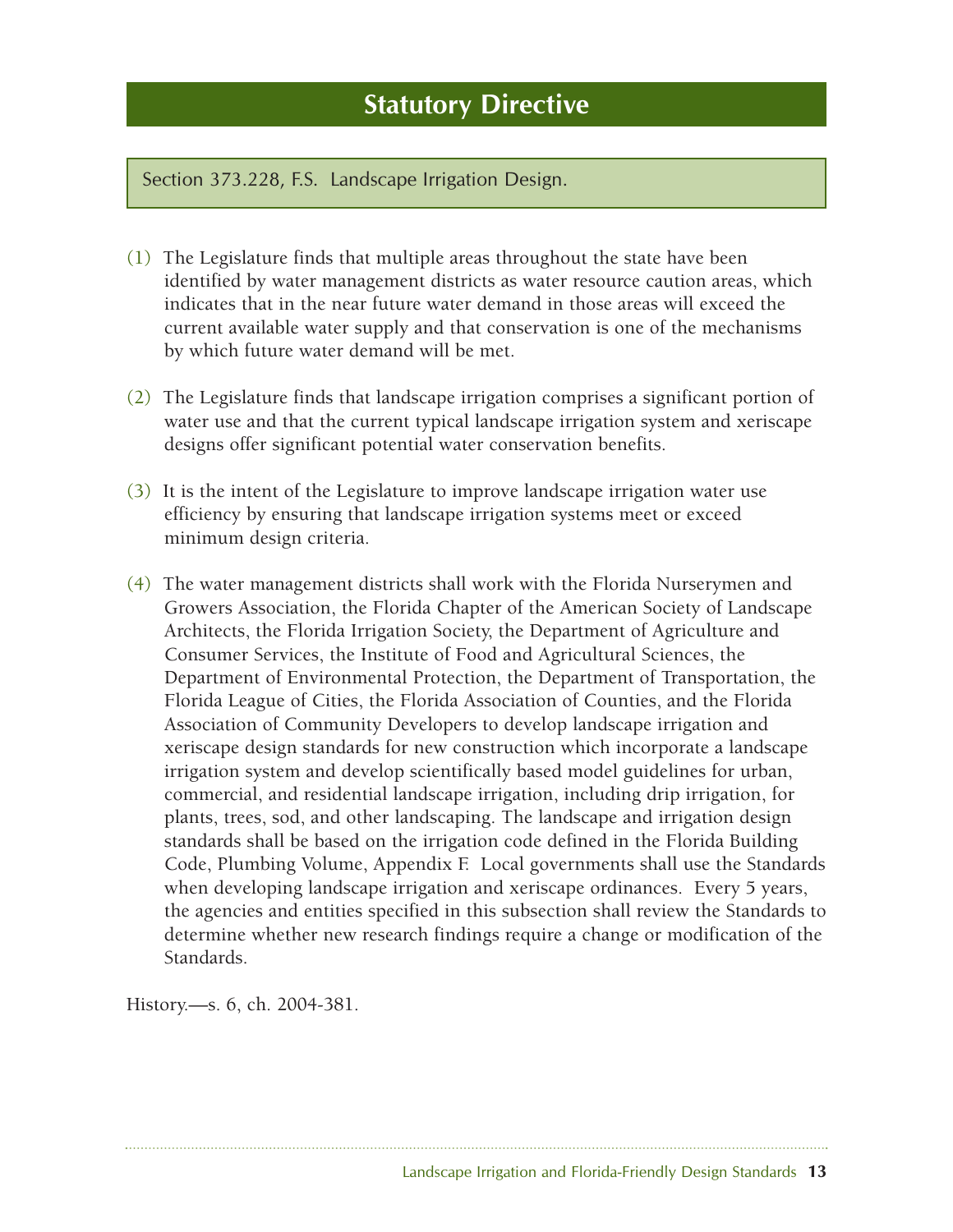## **Contacts**

**Northwest Florida Water Management District** 81 Water Management Drive Havana, FL 32333-4712 www.nwfwmd.state.fl.us

**Southwest Florida Water Management District** 2379 Broad Street

Brooksville, FL 34604-6899 www.swfwmd.state.fl.us

## **St. Johns River Water Management District**

4049 Reid Street, P.O. Box 1429 Palatka, FL 32178-1429 www.sjrwmd.com

#### **South Florida Water Management District**

P.O. Box 24680 West Palm Beach, FL 33416-4680 www.sfwmd.gov

## **Suwannee River Water Management District** 9225 County Road 49

Live Oak, FL 32060 www.srwmd.state.fl.us

## **Florida Department of Environmental Protection** 2600 Blair Stone Rd, MS 46 Tallahassee, FL 32399-2400 www.dep.state.fl.us

## **Florida Department of Agriculture and Consumer Services** The Capitol Tallahassee, FL 32399-0800 www.doacs.state.fl.us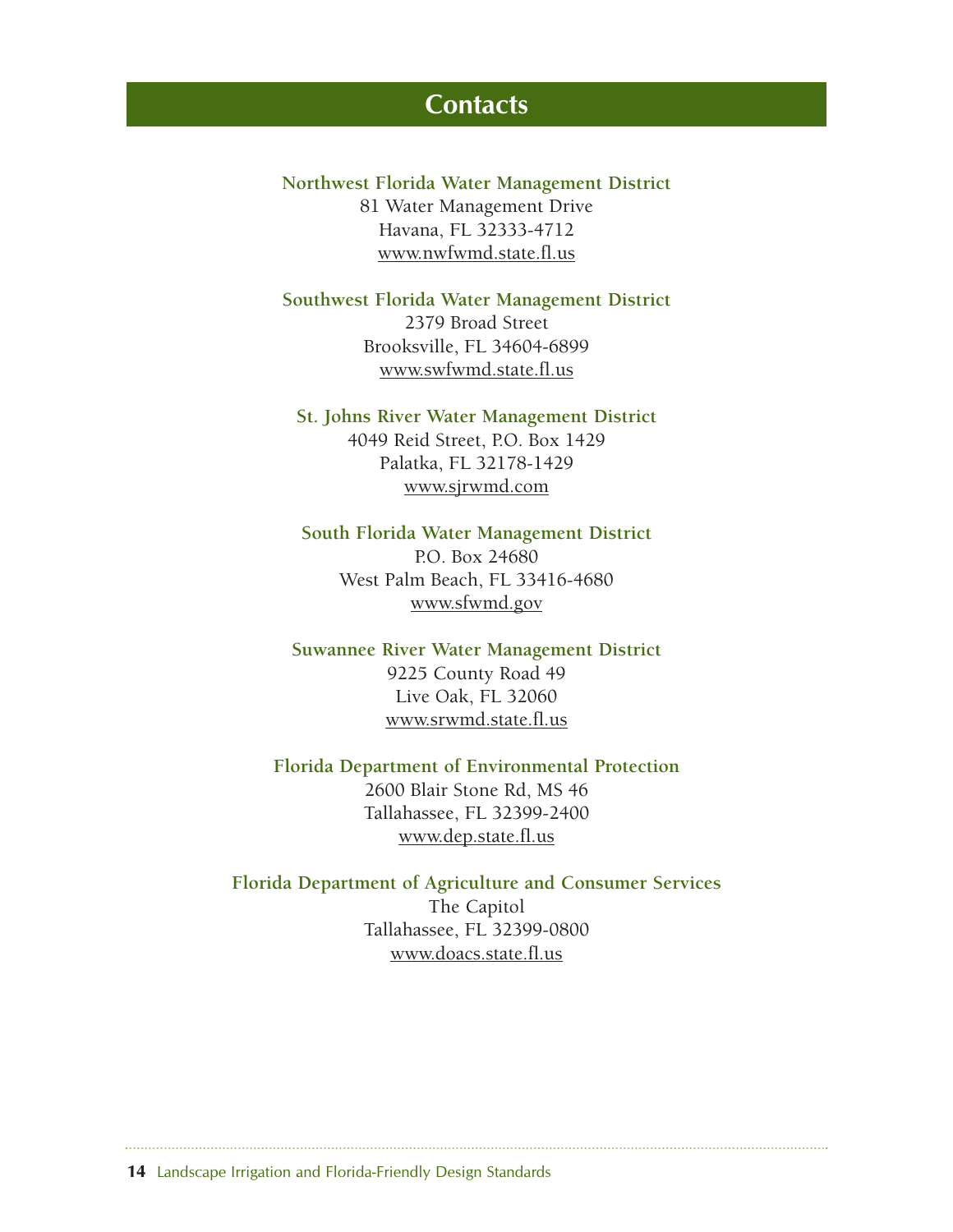## **Florida Department of Transportation**

Environmental Management Office 605 Suwannee Street, MS 37 Tallahassee, FL 32399-0450 www.dot.state.fl.us

#### **Florida Association of Counties**

P.O. Box 549 Tallahassee, FL 32302 www.fl-counties.com

#### **Florida League of Cities**

P.O. Box 1757 Tallahassee, FL 32302-1757 www.flcities.com

### **Institute of Food and Agricultural Sciences**

University of Florida P.O. Box 110180 Gainesville, FL 32611-0180 www.ifas.ufl.edu

**Florida Nursery, Growers and Landscape Association** 1533 Park Center Drive Orlando, FL 32835-5705 www.fngla.org

## **Florida Chapter of the American Society of Landscape Architects**

P.O. Box 770219 Naples, FL 34107-0219 www.flasla.org

### **Florida Irrigation Society**

9340 56th Street N., Suite 105 Temple Terrace, FL 33617 www.fisstate.org

## **Association of Florida Community Developers** 307 West Park Avenue, Suite 214 Tallahassee, FL 32301-1422 www.afcd.com

Landscape Irrigation and Florida-Friendly Design Standards **15**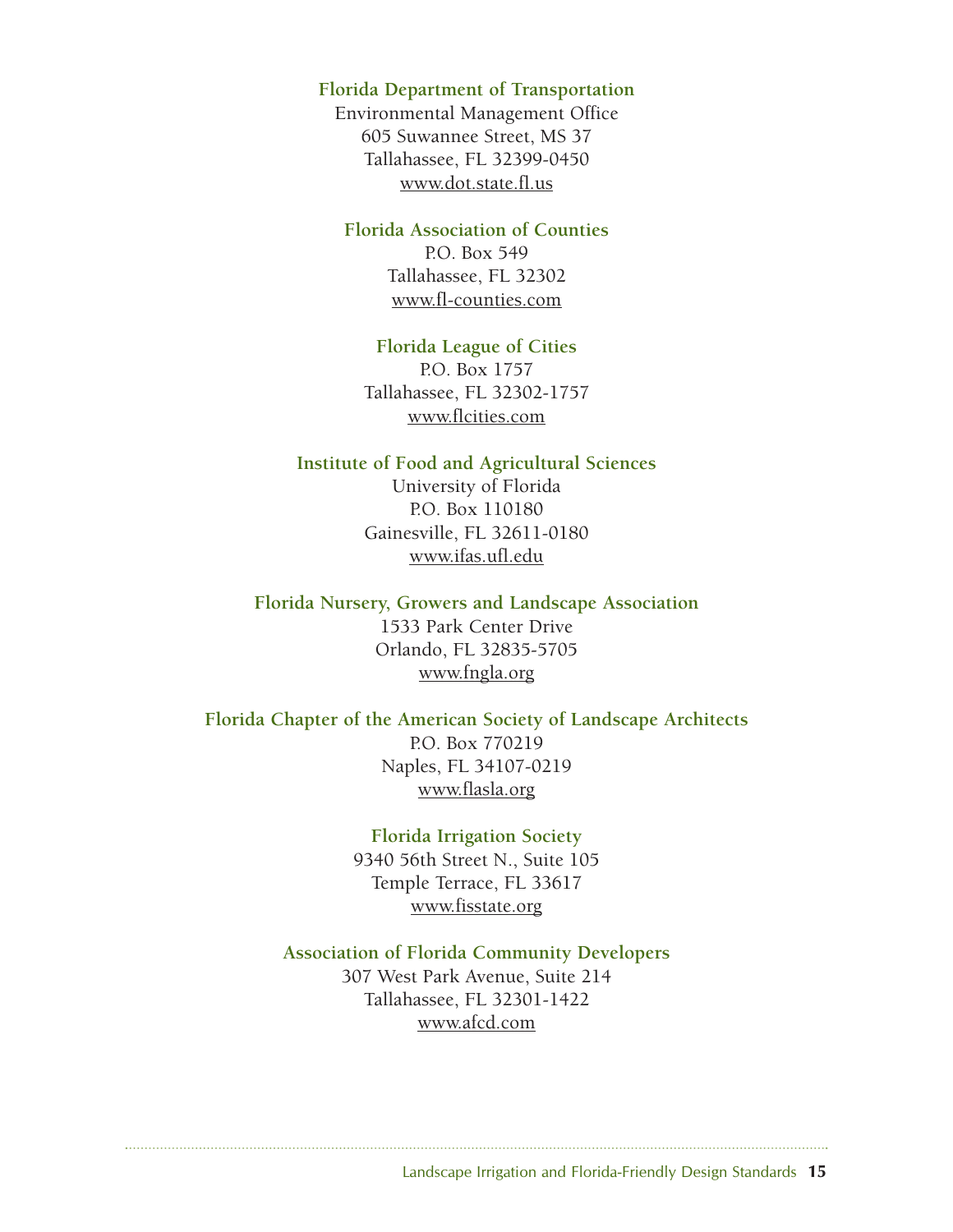| <u> 1989 - Johann Harry Harry Harry Harry Harry Harry Harry Harry Harry Harry Harry Harry Harry Harry Harry Harry</u>   |  |  |
|-------------------------------------------------------------------------------------------------------------------------|--|--|
| <u> 1989 - Johann Harry Harry Harry Harry Harry Harry Harry Harry Harry Harry Harry Harry Harry Harry Harry Harry H</u> |  |  |
|                                                                                                                         |  |  |
| <u> 1989 - Andrea Santa Andrea Andrea Andrea Andrea Andrea Andrea Andrea Andrea Andrea Andrea Andrea Andrea Andr</u>    |  |  |
| ,我们也不能在这里,我们也不能在这里的时候,我们也不能在这里的时候,我们也不能会不能会不能会不能会不能会不能会。""我们,我们也不能会不能会不能会不能会不能会不                                        |  |  |
|                                                                                                                         |  |  |
|                                                                                                                         |  |  |
|                                                                                                                         |  |  |
|                                                                                                                         |  |  |
|                                                                                                                         |  |  |
|                                                                                                                         |  |  |
|                                                                                                                         |  |  |
|                                                                                                                         |  |  |
|                                                                                                                         |  |  |
|                                                                                                                         |  |  |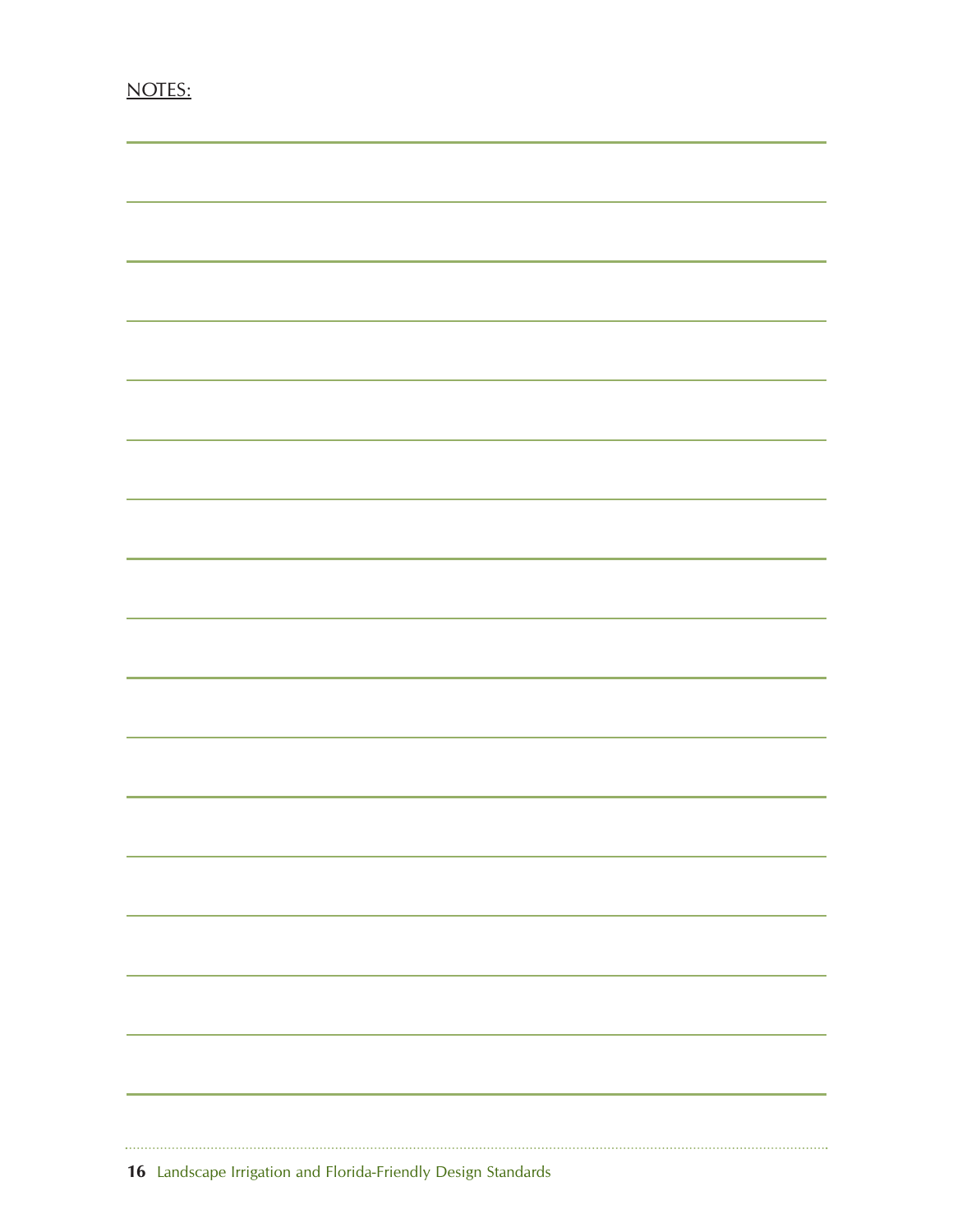## ON THE COVERS



*Photo courtesy of South Florida Water Management District.*



*Photo courtesy of St. Johns River Water Management District.*



*Photos courtesy of South Florida Water Management District.*